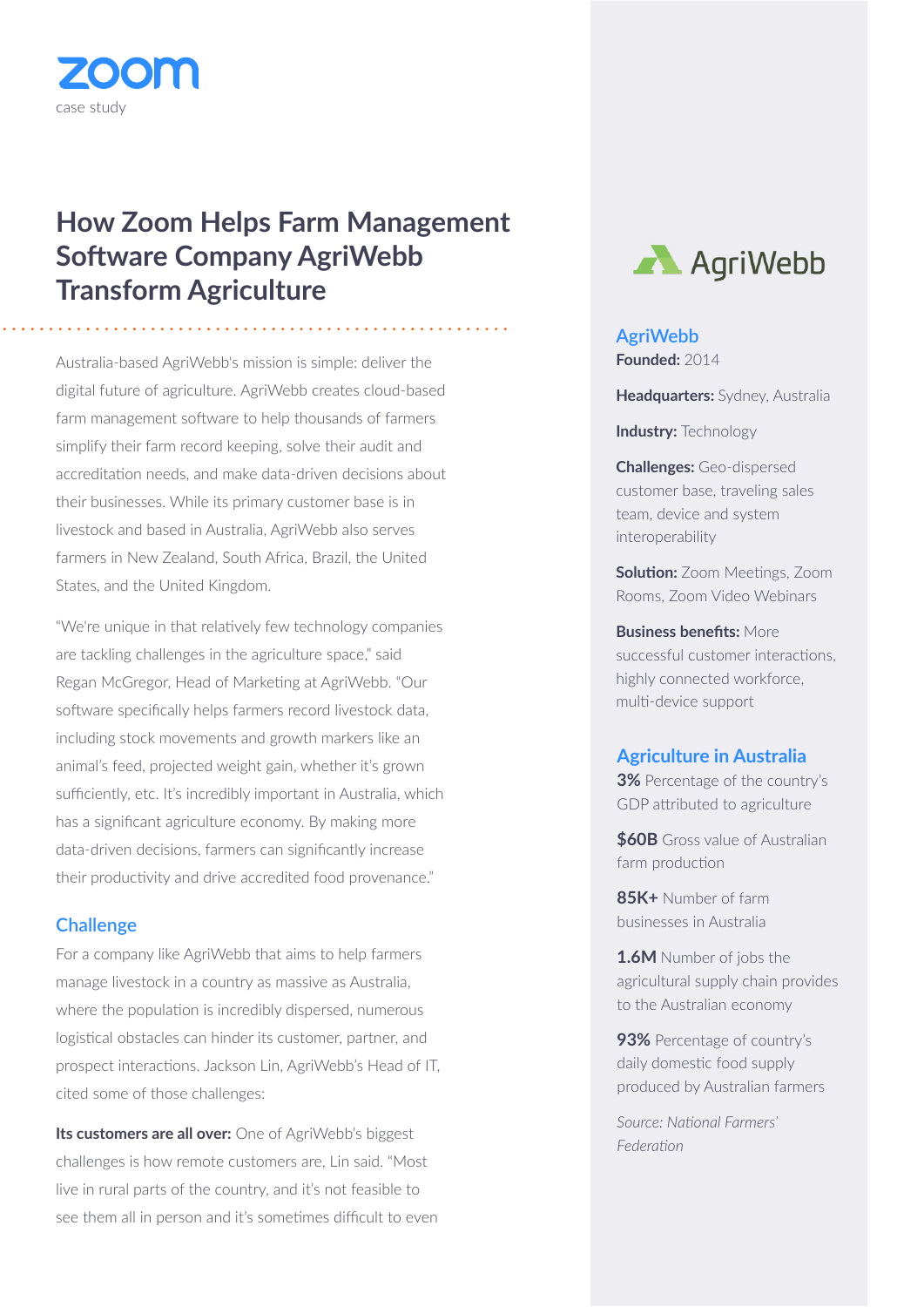get in touch because they're in places with no mobile reception, low bandwidth, or only satellite internet."

**Which means its team is distributed:** "We have a lot of staff on the road attending meetings and events and visiting customers, and having a reliable way to connect is critical for our team."

**And they all use disparate devices:** "Technology isn't necessarily the business of farmers. So they'll use whichever browser is readily available. There's no consistency across devices, and that creates a challenge for us to connect with them."

But perhaps the biggest challenge, according to AgriWebb CEO Kevin Baum, is selling technology to customers in an industry where connectivity is a constant challenge.

"We're in the 21st century and the first part of so many video calls or meeting conversations is 'can you hear me?' or 'can you see my screen?'" Baum said. "AgriWebb is a technology company trying to sell technology to a rural business, and if we're in a meeting with a prospect and it starts like that, they will not become an AgriWebb customer. It's extremely important for us to have a reliable video conferencing service that builds trust right from the start."

# **Solution**

To foster that trust and build a lasting partnership with its customers, the AgriWebb team uses the Zoom unified communications platform. AgriWebb had tried a number of video conferencing options to satisfy its needs, but the diverse nature of its customer base means system interoperability is non-negotiable.

"Nearly 100% of the reason we chose Zoom was because of our client needs," Lin said. "Our customers use a variety of platforms, browsers, and devices when engaging us in video calls. Zoom has been the only video conferencing solution that has worked across our customer base, on every device, and every browser, including Internet Explorer, Chrome, and Safari."

McGregor added: "Our biggest priority at the moment is growth, and Zoom is a mission-critical tool for our organization as we continue to grow and engage a larger customer base."

And that growth is happening at a rapid clip. AgriWebb is signing on hundreds of farms a month, and while the organization already uses Zoom Meetings and Zoom Rooms, AgriWebb will be leveraging Zoom Video Webinars to streamline the onboarding and training process.

"We are about to start hosting Zoom webinar sessions to help onboard and educate our customers more efficiently," Lin said. "It's just a fantastic solution."

McGregor added: "Zoom Webinars works with our marketing automation tool, Salesforce Pardot. We can't just up and change our tech stack, so we'd usually end up doing a bunch of third-party integrations. Zoom's seamless integrations are just awesome."